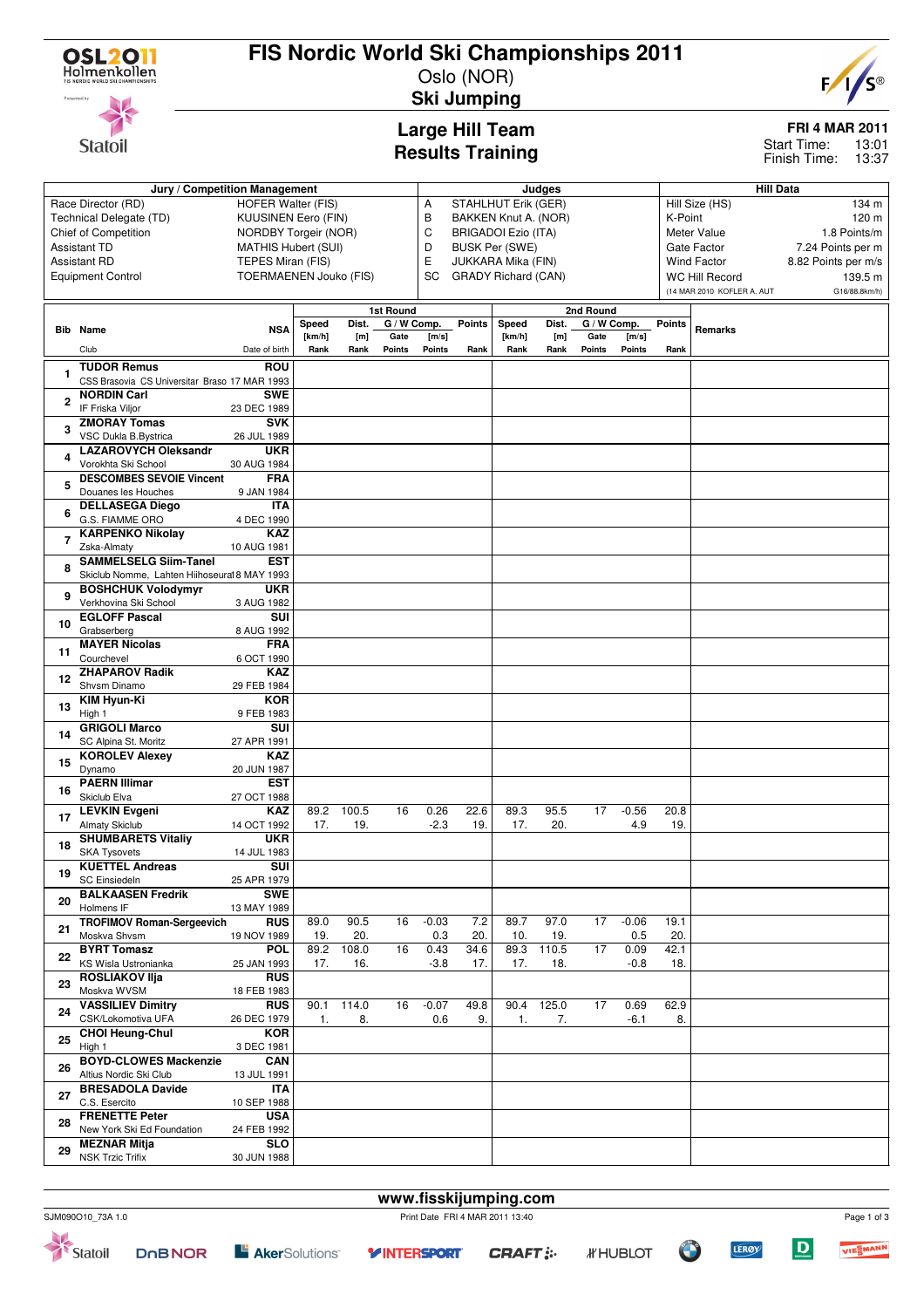

## **FIS Nordic World Ski Championships 2011**

Oslo (NOR) **Ski Jumping**



**Statoil** 

### **Large Hill Team Results Training**

#### **FRI 4 MAR 2011** 13:01 13:37 Start Time: Finish Time:

**Bib Name** Club **NSA** Date of birth **1st Round<br>Dist. G/WC** Speed **[km/h] [m] Rank Rank G / W Comp. Gate Points [m/s] Points Points Rank 2nd Round Speed Dist. [km/h] [m]** Rank Rank **G / W Comp. Gate Points [m/s] Points Points Rank Remarks <sup>30</sup> ZYLA Piotr** KS Wisla Ustronianka **POL** 16 JAN 1987 **<sup>31</sup> ZOGRAFSKI Vladimir** Samokov **BUL** 14 JUL 1993 **<sup>32</sup> HLAVA Lukas** Dukla Liberec **CZE** 10 SEP 1984 **<sup>33</sup> MORASSI Andrea** C.S. Forestale **ITA** 30 AUG 1988 **<sup>34</sup> SEDLAK Borek** Dukla Liberec **CZE** 15 JUN 1981 **<sup>35</sup> COLLOREDO Sebastian** G.S. Fiamme Gialle **ITA** 9 SEP 1987 **<sup>36</sup> DAMJAN Jernej** SSK Costella Ilirija **SLO** 28 MAY 1983 **<sup>37</sup> TAKEUCHI Taku** Kitano Construction Corp. Ski Club 20 MAY 1987 **JPN** 89.3 117.0  $\frac{13.}{89.3}$  112 16 -0.10 55.5  $\frac{0.9}{0.33}$  494 89.4 124.5  $\frac{15.}{89.8}$  119. 17 0.70 61.9  $-6.2$  11.<br>0.24 56.1 **<sup>38</sup> YUMOTO Fumihisa** Tokyo Biso Group Ski Team **JPN** 23 APR 1984 112.5 13. 9.  $16 - 0.33$ 2.9 10. 119.0 8. 12.  $17 \t 0.24$  $-21$  12 **<sup>39</sup> MUOTKA Olli** Ounasvaaran Hiihtoseura **FIN** 14 JUL 1988 89.7 111.5  $\frac{7}{89.9}$  111. 16 -0.47 48.8  $\frac{4.1}{0.08}$  44.  $90.2$  118.0  $\frac{3.}{90.3}$  111.0 17 0.17 54.9  $-1.5$  13.<br>0.08 44.5 **<sup>40</sup> AHONEN Janne** Lahden Hiihtoseura **FIN** 11 MAY 1977  $\frac{1}{3}$ , 111.5 12 16 0.08 44.0  $-0.7$  $\frac{13}{2}$  111.0  $\frac{2.}{89.7}$  116.0  $\frac{17}{17}$  -0.08 16 **<sup>41</sup> KOIVURANTA Anssi** Kuusamon Erä-Veikot **FIN** 3 JUL 1988 89.3 101.0 13. 18. 16 -0.05 26.2 0.4 18. 116.0 10. 15. 17 0.33 49.9  $-2.9$  15 **<sup>42</sup> TEPES Jurij** SD Dolomiti **SLO** 14 FEB 1989 **<sup>43</sup> FREITAG Richard** SG Nickelhuette Aue **GER** 14 AUG 1991 **<sup>44</sup> HULA Stefan** SSR LZS SOKOL Szczyrk **POL** 29 SEP 1986 89.0 109.5 19. 15. 16 -0.13 42.2 1.1 16. 89.2 117.5 20. 14. 17 0.51 51.0  $-4.5$  14 **<sup>45</sup> KORNILOV Denis** Sdushor N. Novgorod Dinamo **RUS** 17 AUG 1986 **<sup>46</sup> JANDA Jakub** Dukla Liberec **CZE** 27 APR 1978 **<sup>47</sup> BODMER Pascal** SV Messetetten **GER** 4 JAN 1991 89.9 111.5 3. 12. 16 0.08 44.0  $-0.7$  14 90.0 123.5 5. 11. 17 0.43 62.5 -3.8 9. **<sup>48</sup> HAPPONEN Janne** Puijon Hiihtoseura **FIN** 18 JUN 1984 **<sup>49</sup> SCHMITT Martin** SC Furtwangen **GER** 29 JAN 1978 89.8 120.5 5. 3. 16 0.13 59.8  $-1.1$   $3.$ 90.1 128.5 4. 5. 17 0.46 71.2  $-4.1$  5. **<sup>50</sup> MATURA Jan** Dukla Liberec **CZE** 29 JAN 1980 **<sup>51</sup> CHEDAL Emmanuel** SC Courchevel **FRA** 15 JAN 1983 **<sup>52</sup> TOCHIMOTO Shohei** Snow Brand Ski Team **JPN** 21 DEC 1989 89.5 112.0 10. 11. 16 -0.07 46.2 0.6 13. 89.6 113.0 12. 16. 17 0.48 43.2  $-42$  17 **<sup>53</sup> PREVC Peter** SK Triglav Kranj **SLO** 20 SEP 1992 **<sup>54</sup> KASAI Noriaki** Tsuchiya Home Ski Team **JPN** 6 JUN 1972 89.8 112.5 5. 9. 16 -0.68 52.5 6.0 8. 89.8 125.0 8. 7. 17 0.18 67.4  $-1.6$  7 **<sup>55</sup> KRANJEC Robert** SK Triglav Kranj **SLO** 16 JUL 1981 **<sup>56</sup> KARELIN Pavel** Nizhniy Novgorod **RUS** 27 APR 1990 **<sup>57</sup> BARDAL Anders** Steinkier Skiklubb/Tronderhopp **NOR** 24 AUG 1982 **<sup>58</sup> NEUMAYER Michael** SK Berchtesgaden **GER** 15 JAN 1979 89.7 107.5 7. 17. 16 -1.06 46.8 9.3 12. 89.9 125.0 7. 7. 17 0.74 62.5  $-6.5$  9 **<sup>59</sup> ROMOEREN Bjoern Einar** Oevrevoll Hosle IL **NOR** 1 APR 1981 89.3 121.0 13. 2. 16 -0.63 67.4 5.6 2. 89.4 132.5 15. 1 17 0.84 75.1  $-7.4$  2 **<sup>60</sup> UHRMANN Michael** WSV DJK Rastbuechl **GER** 16 SEP 1978 **<sup>61</sup> JACOBSEN Anders** Ringkollen Skiklubb **NOR** 17 FEB 1985 **<sup>62</sup> KOUDELKA Roman** LSK Lomnice nad Popelkov **CZE** 9 JUL 1989

SJM090O10\_73A 1.0 Print Date FRI 4 MAR 2011 13:40



**www.fisskijumping.com**

*IFHUBLOT* 

Ő

**LEROY** 

 $\mathbf D$